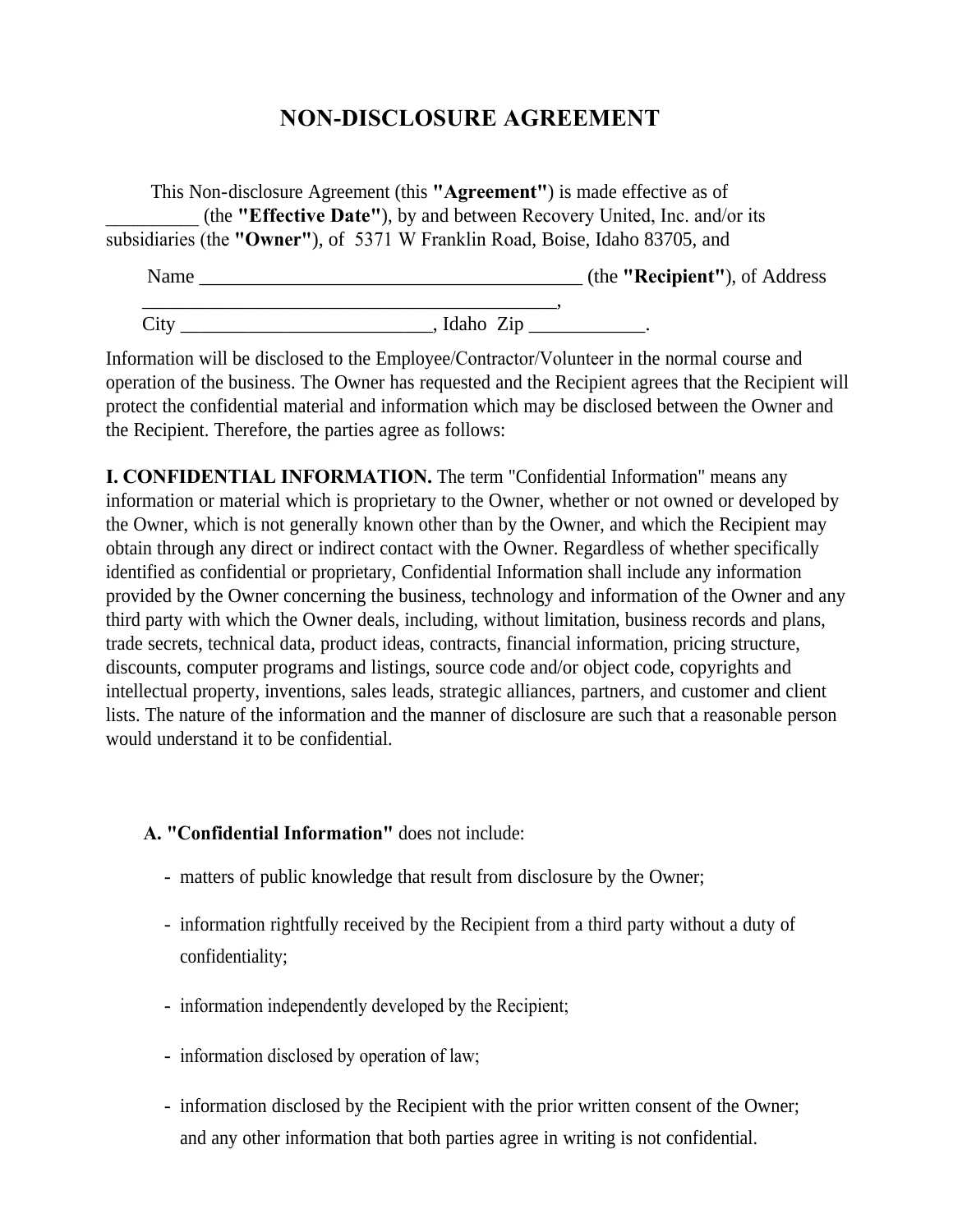**II. PROTECTION OF CONFIDENTIAL INFORMATION.** The Recipient understands and acknowledges that the Confidential Information has been developed or obtained by the Owner by the investment of significant time, effort and expense, and that the Confidential Information is a valuable, special and unique asset of the Owner which provides the Owner with a significant competitive advantage, and needs to be protected from improper disclosure. In consideration for the receipt by the Recipient of the Confidential Information, the Recipient agrees as follows:

**A. No Disclosure.** The Recipient will hold the Confidential Information in confidence and will not disclose the Confidential Information to any person or entity without the prior written consent of the Owner.

**B. No Copying/Modifying.** The Recipient will not copy or modify any Confidential Information without the prior written consent of the Owner.

**C. Unauthorized Use.** The Recipient shall promptly advise the Owner if the Recipient becomes aware of any possible unauthorized disclosure or use of the Confidential Information.

**D. Application to Employees.** The Recipient shall not disclose any Confidential Information to any employees of the Recipient, except those employees who are required to have the Confidential Information in order to perform their job duties in connection with the limited purposes of this Agreement. Each permitted employee to whom Confidential Information is disclosed shall sign a non-disclosure agreement substantially the same as this Agreement at the request of the Owner.

**III. UNAUTHORIZED DISCLOSURE OF INFORMATION - INJUNCTION.** If it appears that the Recipient has disclosed (or has threatened to disclose) Confidential Information in violation of this Agreement, the Owner shall be entitled to an injunction to restrain the Recipient from disclosing the Confidential Information in whole or in part. The Owner shall not be prohibited by this provision from pursuing other remedies, including a claim for losses and damages.

**IV. NON-CIRCUMVENTION.** For a period of five (5) years after the end of the term of this

Agreement, the Recipient will not attempt to do business with, or otherwise solicit any business contacts found or otherwise referred by Owner to Recipient for the purpose of circumventing, the result of which shall be to prevent the Owner from realizing or recognizing a profit, fees, or otherwise, without the specific written approval of the Owner. If such circumvention shall occur the Owner shall be entitled to any commissions due pursuant to this Agreement or relating to such transaction.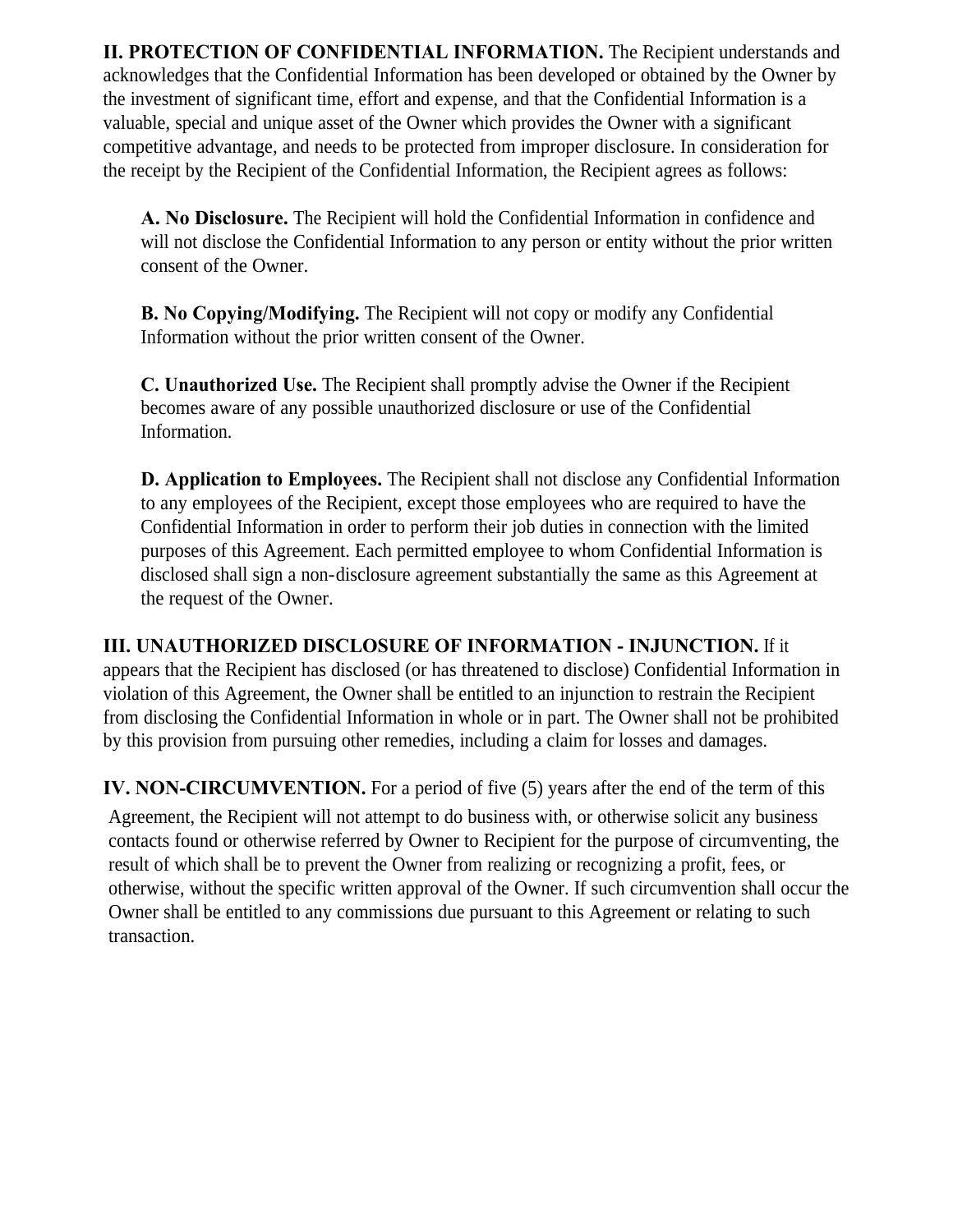**V. RETURN OF CONFIDENTIAL INFORMATION.** Upon the written request of the Owner, the Recipient shall return to the Owner all written materials containing the Confidential Information. The Recipient shall also deliver to the Owner written statements signed by the Recipient certifying that all materials have been returned within five (5) days of receipt of the request.

**VI. RELATIONSHIP OF PARTIES.** Neither party has an obligation under this Agreement to purchase any service or item from the other party, or commercially offer any products using or incorporating the Confidential Information. This Agreement does not create any agency, partnership, or joint venture.

**VII. NO WARRANTY.** The Recipient acknowledges and agrees that the Confidential Information is provided on an "AS IS" basis. THE OWNER MAKES NO WARRANTIES, EXPRESS OR IMPLIED, WITH RESPECT TO THE CONFIDENTIAL INFORMATION AND HEREBY EXPRESSLY DISCLAIMS ANY AND ALL IMPLIED WARRANTIES OF MERCHANTABILITY AND FITNESS FOR A PARTICULAR PURPOSE. IN NO EVENT SHALL THE OWNER BE LIABLE FOR ANY DIRECT, INDIRECT, SPECIAL, OR CONSEQUENTIAL DAMAGES IN CONNECTION WITH OR ARISING OUT OF THE PERFORMANCE OR USE OF ANY PORTION OF THE CONFIDENTIAL INFORMATION. The Owner does not represent or warrant that any product or business plans disclosed to the Recipient will be marketed or carried out as disclosed, or at all. Any actions taken by the Recipient in response to the disclosure of the Confidential Information shall be solely at the risk of the Recipient.

**VIII. LIMITED LICENSE TO USE.** The Recipient shall not acquire any intellectual property rights under this Agreement except the limited right to use as set forth above. The Recipient acknowledges that, as between the Owner and the Recipient, the Confidential Information and all related copyrights and other intellectual property rights, are (and at all times will be) the property of the Owner, even if suggestions, comments, and/or ideas made by the Recipient are incorporated into the Confidential Information or related materials during the period of this Agreement.

**IX. INDEMNITY.** Each party agrees to defend, indemnify, and hold harmless the other party and its officers, directors, agents, affiliates, distributors, representatives, and employees from any and all third party claims, demands, liabilities, costs and expenses, including reasonable attorney's fees, costs and expenses resulting from the indemnifying party's material breach of any duty, representation, or warranty under this Agreement.

**X. ATTORNEY'S FEES.** In any legal action between the parties concerning this Agreement, the prevailing party shall be entitled to recover reasonable attorney's fees and costs.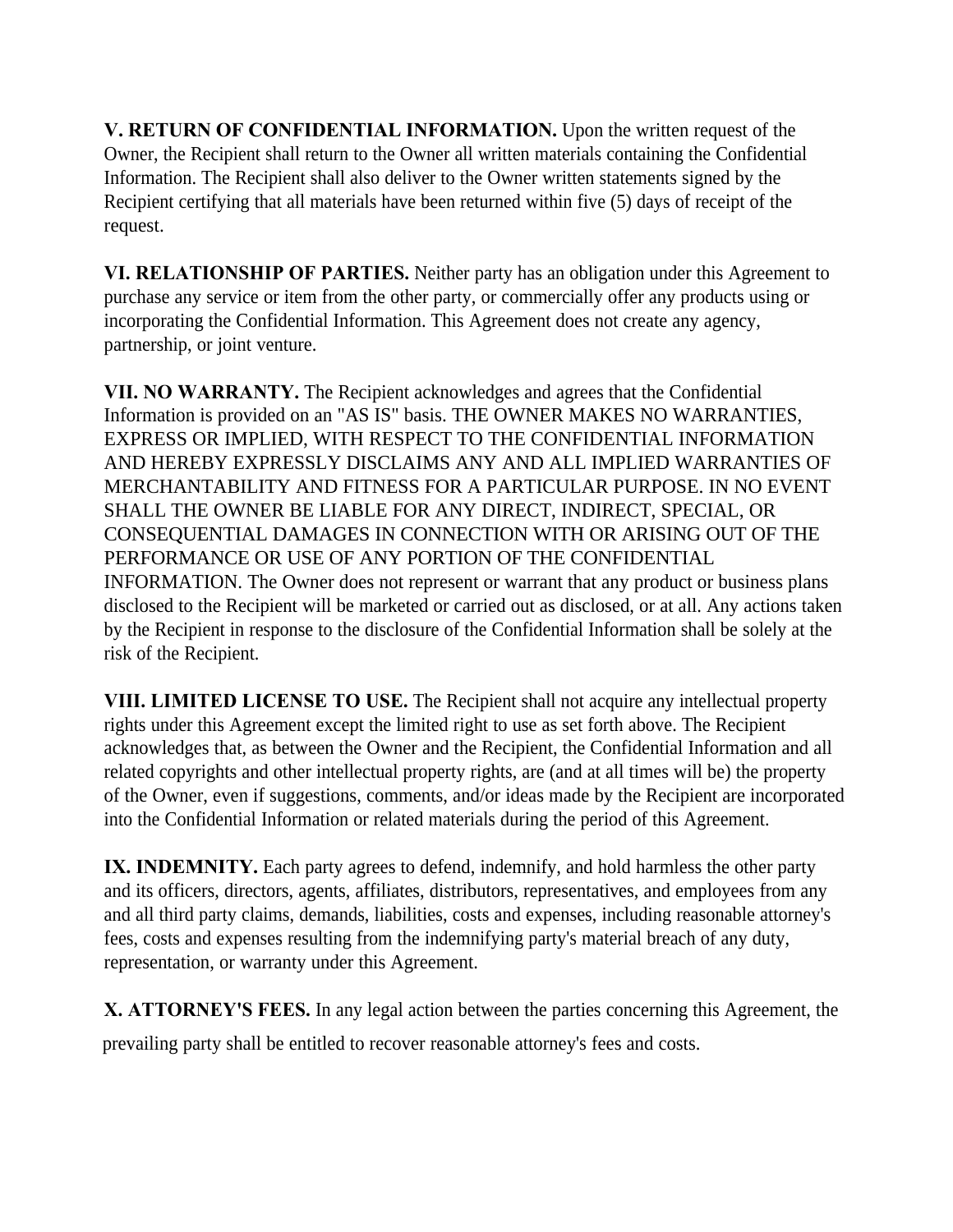**XI. TERM.** The obligations of this Agreement shall survive During entire time of employment PLUS twelve (12) months after termination of employment. from the Effective Date or until the Owner sends the Recipient written notice releasing the Recipient from this Agreement. After that, the Recipient must continue to protect the Confidential Information that was received during the term of this Agreement from unauthorized use or disclosure indefinitely.

**XII.** GENERAL PROVISIONS. This Agreement sets forth the entire understanding of the parties regarding confidentiality. Any amendments must be in writing and signed by both parties. This Agreement shall be construed under the laws of the State of Idaho. This Agreement shall not be assignable by either party. Neither party may delegate its duties under this Agreement without the prior written consent of the other party. The confidentiality provisions of this Agreement shall remain in full force and effect at all times in accordance with the term of this Agreement. If any provision of this Agreement is held to be invalid, illegal or unenforceable, the remaining portions of this Agreement shall remain in full force and effect and construed so as to best effectuate the original intent and purpose of this Agreement.

**XIII.** WHISTLEBLOWER PROTECTION. This Agreement is in compliance with the Defend Trade Secrets Act and provides civil or criminal immunity to any individual for the disclosure of trade secrets: (i) made in confidence to a federal, state, or local government official, or to an attorney when the disclosure is to report suspected violations of the law; or (ii) in a complaint or other document filed in a lawsuit if made under seal.

**XIV. SIGNATORIES**. This Agreement shall be executed by Monica Forbes, on behalf of Recovery United, Inc. and  $\qquad$  and delivered in the manner prescribed by law as of the date first written above.

**OWNER:** Recovery United, Inc.

Supervisor Name: \_\_\_\_\_\_\_\_\_\_\_\_\_\_\_\_\_\_\_\_\_\_\_\_\_\_\_\_\_\_\_

Signature/Date: \_\_\_\_\_\_\_\_\_\_\_\_\_\_\_\_\_\_\_\_\_\_\_\_\_\_\_\_\_\_\_\_

**RECIPIENT:**

 $Name$ 

Signature/Date: